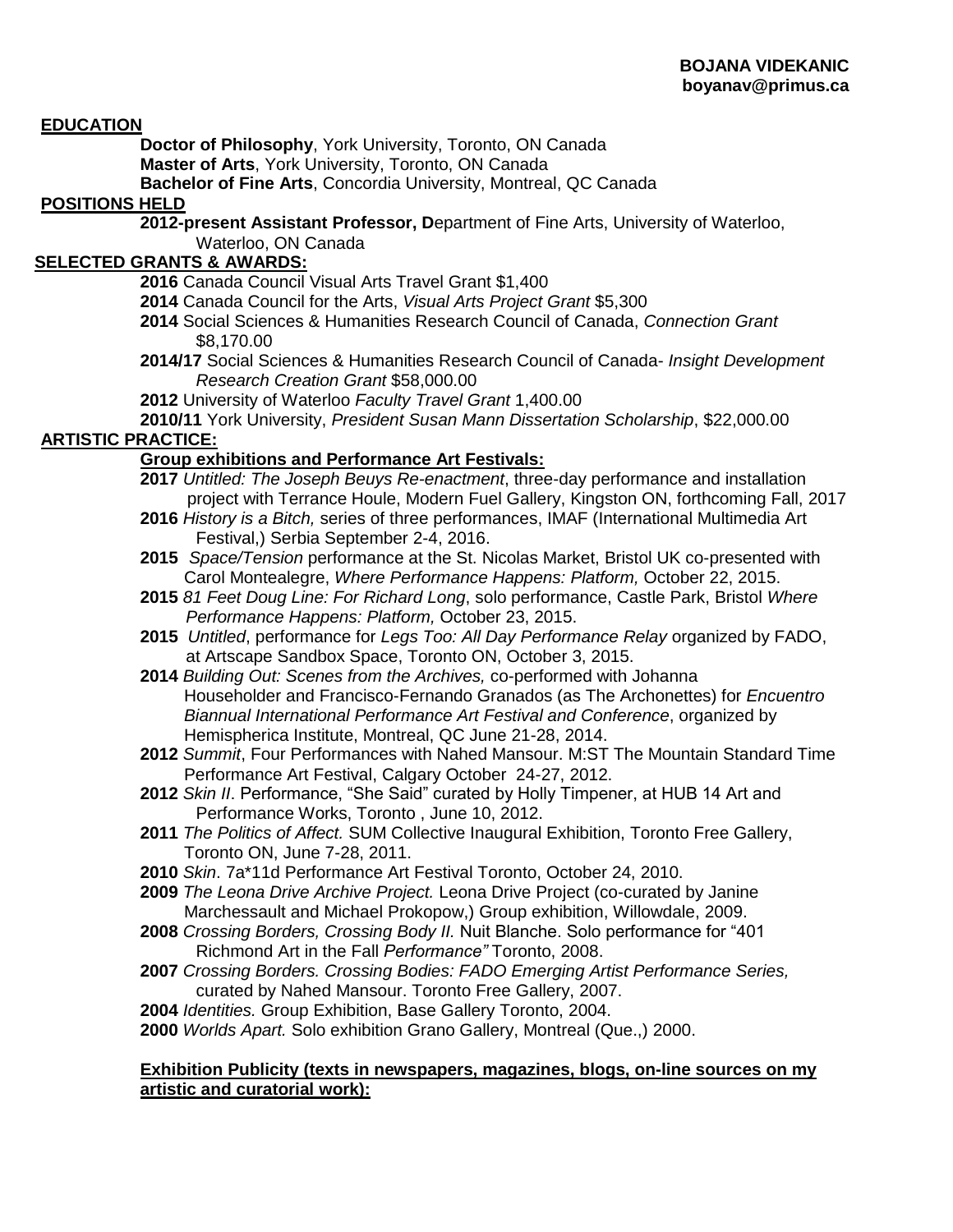- **2016** Lawes, Matt**.** "This Could be the Place Returns Art to the Arts Quad," *Imprint,* June 8, 2016.<http://www.uwimprint.ca/article/5831-this-could-be-the-place-series>
- **2011** R.M. Vaughn, exhibition review in Toronto Star for Tension, Distance, Presence, January, 14, 2011, [http://www.theglobeandmail.com/arts/a-garden-blooms-with-neon](http://www.theglobeandmail.com/arts/a-garden-blooms-with-neon-pink-and-deadpan-messages/article621695/)[pink-and-deadpan-messages/article621695/](http://www.theglobeandmail.com/arts/a-garden-blooms-with-neon-pink-and-deadpan-messages/article621695/)
- **2010** Daniel Baird, writer in residence for 7a\*11d text on *Skin*, performance for the festival, October, 27, 2010. Online at [http://7a11d.blogspot.ca/2010/10/wednesday-october-](http://7a11d.blogspot.ca/2010/10/wednesday-october-27th-2010-db.html)[27th-2010-db.html](http://7a11d.blogspot.ca/2010/10/wednesday-october-27th-2010-db.html)
- **2009** Jessica Loduca, "Artists Explore Soul of Toronto Suburbs" in *Toronto Observer, <http://torontoobserver.ca/2009/10/23/artists-explore-soul-of-toronto-suburbs/>*

### **Invited presentations on my work:**

- **2015** Artist Talk for Ann MacDonald's curatorial class, UfT Scarborough, November 2015.
- **2012** *Dictators Speak for the Summit,* co-presented with Nahed Mansour for *Performing Masculinties Panel,* organized by M:ST International Performance Art Festival at University of Calgary Nickel Gallery, October 26, 2012

<http://www.populust.ca/gossip/2012/10/audio-performing-masculinities-panel/>

- **2011** *Ba? La. Ha? Yes. Ra? Evet. Ya? Da: searching for points of conjunction between languages, A dinner & talk with SUM° – Alize Zorlutuna, Bojana Videkanic, Nahed Mansour, and Reena Katz*. Panel Discussion moderator/respondent Jessica Wyman, Toronto Free Gallery, Toronto, ON. June 24, 2011.
- **2010** *The Leona Drive Archive Project.* Invited panel presentation for "ArtSpaces." Organized by the University of Buffalo Reading Group in Cultural Studies of Space. April 1, 2010. http://www.acsu.buffalo.edu/~jread2/Reading%20Group%20in%20Cultural%20Studie s%2 0of%20Space.htm
- **2010** *The Leona Drive Archive*. Lecture for *Research and Practice Seminar*, Fine Arts Department, York University, October 20, 2010. Invited guest lecture.
- **2009** *The Leona Drive Archive*, artist talk co-presented with Steven Logan, October 2009.

### **Curatorial Projects:**

### **Forthcoming:**

- **2017** Guest curator, "Performance Art Series," for Kitchener/Waterloo Art Gallery*,* 2017.
- **2017** Curator, Scarborough Guild Project, (curated artists Ed Johnson and Paul Cuillard, Lori Blondeau, Terrance Houle, Lisa Myers) May/June 2017.
- **2016** Co-curator/performance presenter, *7a\*11d International Performance Art Festival* as part of the 7a\*11d performance art collective, October**,** 2016.

### **Completed:**

- **2016** Co-Curator, *This Could be the Place 2.0*, curated series of performances with Ivan Jurakic (curated artists Vessna Perunovich, Adrian Stimson and Lori Blondeau, Francisco-Fernando Granados, Andrew McPhail), June 2016.
- **2014** Co-curated and organized *7a\*11d International Performance Art Festival*, October 2014. (11 international artists and 15 Canadian artists are participants, with several performance art panels.)
- **2014** Co-curator, *This Could be the Place,* series of performances co-curated with Ivan Jurakic (curated artists: Terrance Houle, Lisa Birke, Jessica Thompson, Adrian Blackwell,) for UWaterloo and UWAG Gallery, And one day symposium on precarious labour and art in Canada, Waterloo ON. June 2-7, 2014
- **2011** *tension, distance, presence*. Group exhibition. (Participating artists Tamara Platisa, Sasa Rajsic, and Vladimir Milosevic.) XSPACE Cultural Centre,Toronto, ON. <http://www.xpace.info/mainspace/zenith/>, January 8-29, 2011.
- **2010** Curator, *The Politics of Affect.* Group Exhibition. Curatorial project organized for Toronto Free Gallery, Toronto ON. June 2010.
- **2006** *In between: Contemporary Artists from Former Yugoslavia*. Group Exhibition. Curatorial project for Toronto Photographic Workshop (TPW), 2006.